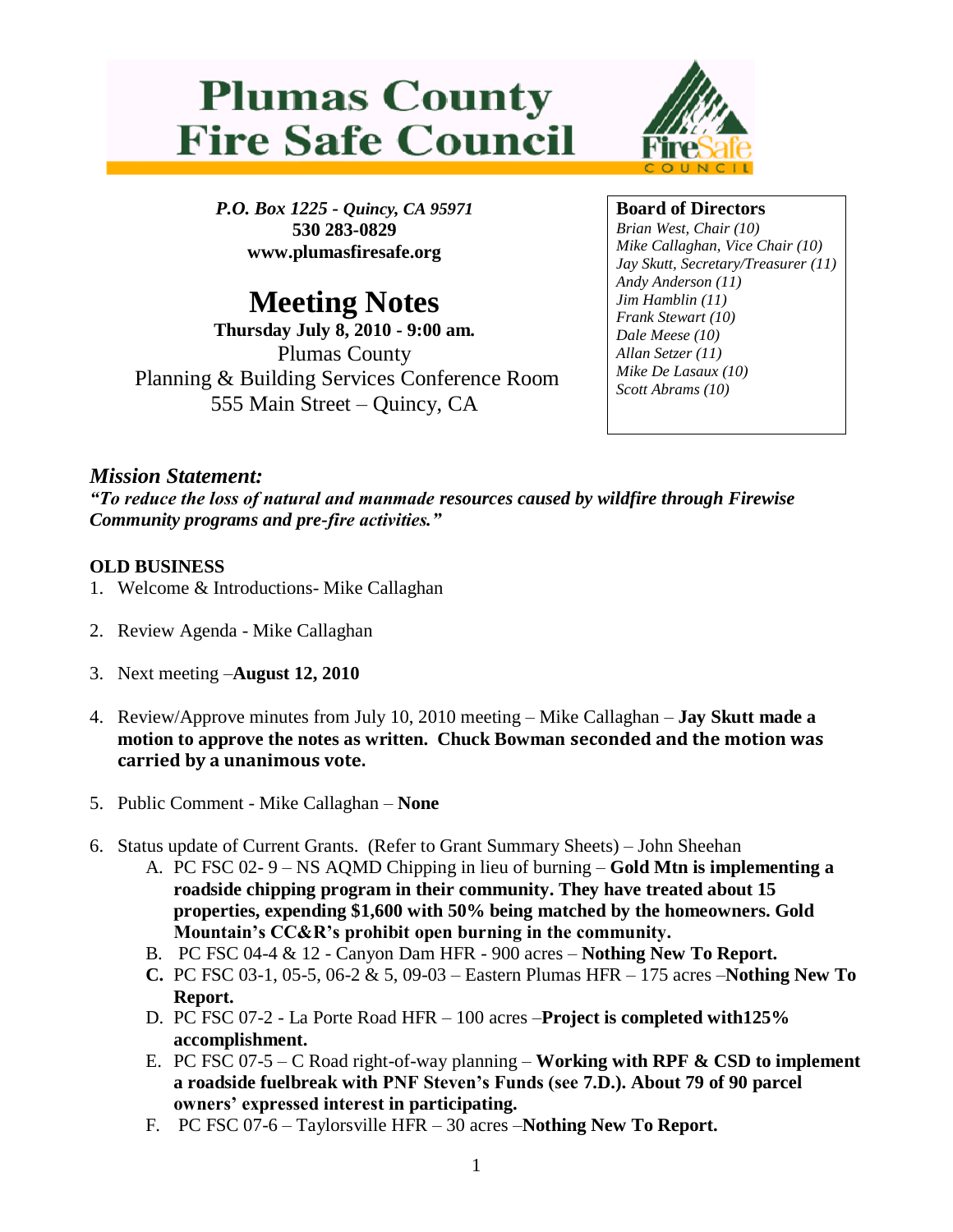- G. PC FSC 09-2 & 09-4 Elderly/Disabled Defensible Space –**. Parcels continue to be treated, outreach continues and additional contract being advertised. According to Rob Gimbel, project leader, the revised Co-pay formula seems to be a better fit.**
- H. PC FSC 07-8 Greenhorn HFR **Nothing New To Report.**
- I. PC FSC 07-10 County Educational Workshops –**A Living with Fire tabloid for the County newspapers and future FSC handout materials will be published in the July 28 newspaper. This will be a cooperative effort with the Sierra County Fire Safe & Watershed Council.**
- **J.** PC FSC 08- 1 Gold Mtn. HFR **Treatment of the additional 15 acres is complete. PC FSC has accomplished 160% of the target.**
- K. PC FSC 08-2 & 10-1- PC FSC Council Coordination 2007-2011 **Work continues with FSC coordination activities, developing grant funding requests and assisting in project implementation.**
- L. PC FSC 08- 3 & 09-1- Community HFR Planning & Project Development **Nothing New To Report.**
- M. PC FSC 09-5 PC Planning Dept –VFD map books and GIS Software. **PC Planning working on technology transfer of the pertinent County GIS system data to VFD's. Project completes on 8/22/10.**
- N. PC FSC 10-2 PC Planning Dept GIS mapping in support of PC FSC CWPP **Data layer updates being shared with the Plumas & Lassen NF's. GIS Department participating in the review & update of the CWPP.**
- O. PC FSC 10-3 Bucks Lake CWPP and Firewise Community Planning **Developing a Request for Proposals. John expects to attend a Bucks Lake homeowners meeting this weekend.**
- P. PC FSC 10-4 Long Valley II & Crescent Grade HFR 100 acres **CA FSC has given environmental clearance to begin using their funds for ground disturbing activities. A prospectus went out Tuesday soliciting contractors for treating 107 acres of private land parcels in the Cromberg/Long Valley community. A public meeting will be held tonight in Sloat for participants and to solicit additional property owners.**
- Q. PC FSC 10-5 Long Valley II HFR 87 acres –**Funds (FY2011) become available in October 2010.**
- R. PC FSC 10-6 Crescent Grade HFR 50 acres –**Funds (FY2011) become available in October 2010.**
- S. PC FSC 10-7 –Cromberg (Long Valley II), C Road & Whitehawk HFR 210 acres **Final signing of the grant agreement expected this month.**
- 7. Status update of proposed Grant Proposals. John Sheehan **With CA FSC not selecting the La Porte Rd II HFR, there are no pending grant applications.**
- 8. HFQLG –HFR project overview/relation to communities' opportunities Project mapping integration involving USFS, CDF and Fire Safe Council - PNF's fuel reduction out year program of work – Allan Setzer –**Nothing New To Report.**
- 9. Implementation of the Plumas County Community Wildfire Protection Plan (CWPP) –Jerry Hurley – **PC Emergency Services group met 7/1/10. Working back through the Fire Improvement Standards presented at a public meeting on 9/15/09. Committee will meet again 8/11 to finalize. Hopefully they will then be presented to the Board of Supervisors. Recommendations include wildfire mitigation measures from CWPP.**